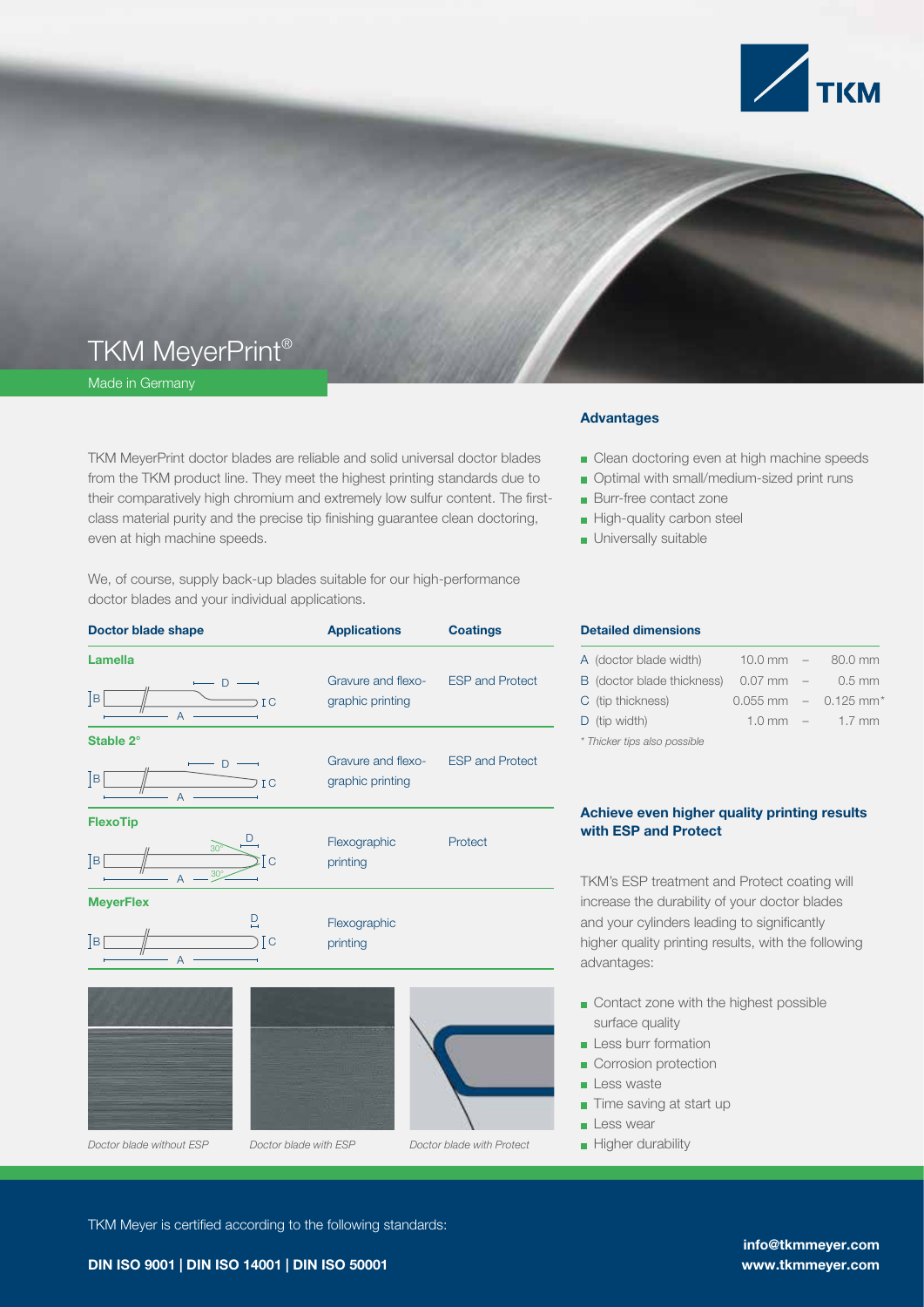

# TKM OptiPrint®

Made in Germany

TKM OptiPrint doctor blades, designed for gravure and flexographic printing, are multi-purpose blades, gentle to your cylinders, manufactured of premium carbon steel with a high chromium content. The fine micro-steel structure wears down powderwise, preventing contamination from detached steel particles throughout the entire inking and doctoring system for a constantly high level of print quality.

| Doctor blade shape                          | <b>Applications</b>                    | <b>Coatings</b>        |
|---------------------------------------------|----------------------------------------|------------------------|
| <b>Lamella</b>                              |                                        |                        |
| D<br> B <br>I C<br>$\overline{A}$           | Gravure and flexo-<br>graphic printing | <b>ESP and Protect</b> |
| Stable 2°                                   |                                        |                        |
| D<br> B <br>I C<br>$\overline{A}$           | Gravure and flexo-<br>graphic printing | <b>ESP and Protect</b> |
| <b>FlexoTip</b>                             |                                        |                        |
| $30^\circ$<br> B <br>ΣĪC<br>$30^\circ$<br>А | Flexographic<br>printing               | Protect                |
|                                             |                                        |                        |



*Doctor blade without ESP Doctor blade with ESP Doctor blade with Protect* Higher durability



#### Advantages

- Up to to 20% higher durability
- **Less cylinder wear**
- Short start-up times (gravure)
- Continuous high print quality
- Less waste
- Reduced machine downtime

#### Detailed dimensions

| A (doctor blade width)     |                     | $10.0 \text{ mm}$ $-$ 80.0 mm       |
|----------------------------|---------------------|-------------------------------------|
| B (doctor blade thickness) | $0.15 \text{ mm}$ – | 0.3 mm                              |
| C (tip thickness)          |                     | $0.055$ mm $-$ 0.125 mm             |
| $D$ (tip width)            |                     | $1.0 \text{ mm}$ – $1.7 \text{ mm}$ |

## Achieve even higher quality printing results with ESP and Protect

TKM's ESP treatment and Protect coating will increase the durability of your doctor blades and your cylinders leading to significantly higher quality printing results, with the following advantages:

Contact zone with the highest surface quality

- $\blacksquare$  Less burr formation
- Corrosion protection
- Less waste
- Time saving on printing start-up
- **Less wear**
- 

TKM Meyer is certified according to the following standards:

DIN ISO 9001 | DIN ISO 14001 | DIN ISO 50001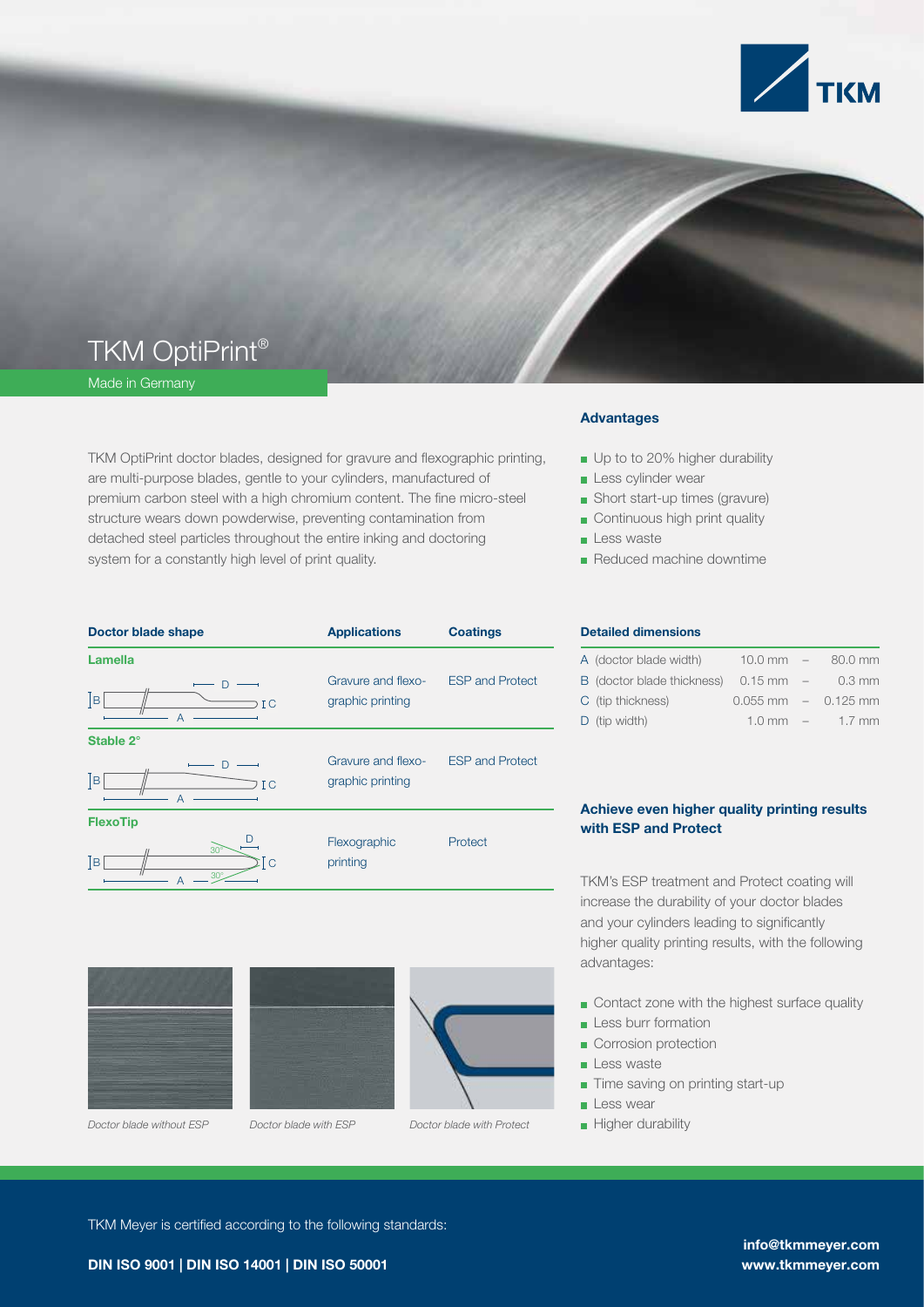

## TKM PowerPrint®

Made in Germany

For PowerPrint, we use high-alloy tool steel that is produced exclusively for TKM Meyer. This special steel structure has outstanding wear resistance and avoids contamination of the inking system from residues of steel particles.

The steel is used in heavy-duty saw blades and in precision cutting blades. We have adapted the material to the requirements of the printing industry and, in cooperation with our suppliers, have geared it to illustration and packaging printing.

| <b>Doctor blade shape</b>                                    | <b>Applications</b>                    | <b>Coatings</b> |
|--------------------------------------------------------------|----------------------------------------|-----------------|
| <b>Lamella</b><br>$\mathsf{D}%$<br>$\sqrt{ }$<br>IC          | Gravure and flexo-<br>graphic printing | <b>ESP</b>      |
| А<br>Stable 2°                                               |                                        |                 |
| D<br>$\overline{B}$<br>IC<br>$\overline{A}$                  | Gravure and flexo-<br>graphic printing | <b>ESP</b>      |
| <b>FlexoTip</b>                                              |                                        |                 |
| D<br>$30^{\circ}$<br>$\overline{B}$<br>Tс<br>$30^\circ$<br>А | Flexographic<br>printing               |                 |
|                                                              |                                        |                 |

*Doctor blade without ESP Doctor blade with ESP*

#### Advantages

- For high machine speeds
- **In Is gentle to chrome cylinders and anilox rolls**
- **Excellent results against bleeding and** smudging problems
- Reduced start-up times
- Guaranteed higher durability
- Absolutely clean doctoring
- Strict and precise control of the tip manufacturing

#### Detailed dimensions

| A (doctor blade width)     | $10.0$ mm $-$       | 80.0 mm                 |
|----------------------------|---------------------|-------------------------|
| B (doctor blade thickness) | $0.15 \text{ mm}$ – | 0.3 mm                  |
| C (tip thickness)          |                     | $0.055$ mm $-$ 0.125 mm |
| $D$ (tip width)            | $1.0 \text{ mm}$ –  | $1.7$ mm                |

## Achieve even higher quality printing results with ESP

TKM's ESP treatment will increase the durability of your doctor blades and your cylinders leading to significantly higher quality printing results.

- Contact zone with the highest surface quality
- **Less burr formation**
- Corrosion protection
- Less waste
- Time saving at printing start-up
- **Less wear**
- **Higher durability**

TKM Meyer is certified according to the following standards: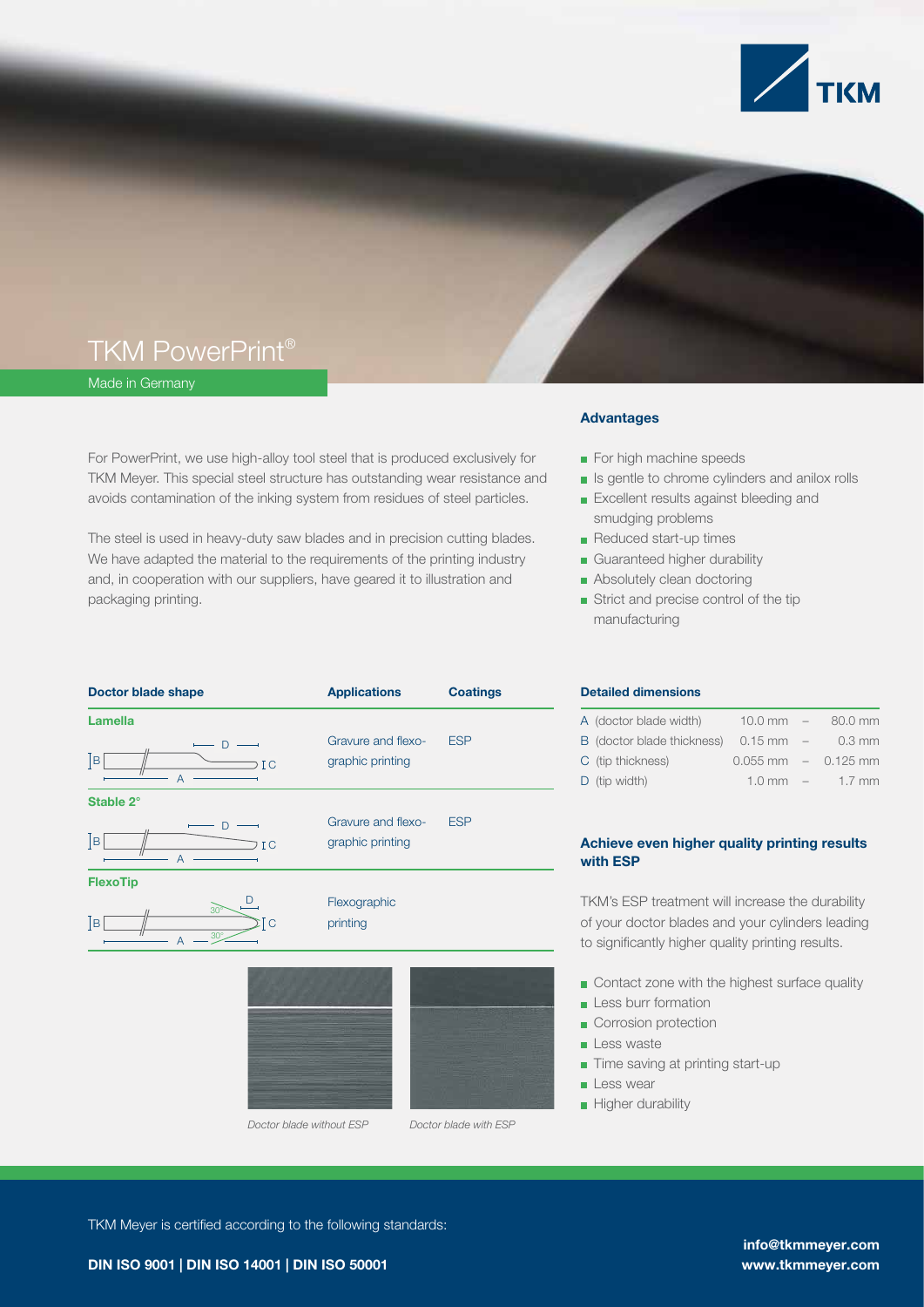

## TKM MicroPrint®

Made in Germany

The innovative precision doctor blade made of specially tempered tool steel for a higher durability of the blade. The steel micro-structure and the special production process, alongside the finishing in a patented treatment, ensure a uniform printing process. TKM MicroPrint increases the print quality, avoids printing problems and improves profitability.

## Advantages

Reduced start-up times

- For all inking systems
- **Medium to high printing volumes**
- **Less waste**
- **ESP** treatment

| <b>Doctor blade shape</b>                                   | <b>Applications</b>               | <b>Detailed</b> |
|-------------------------------------------------------------|-----------------------------------|-----------------|
| <b>Lamella</b>                                              |                                   | A (doctor       |
| D                                                           | Gravure and flexographic printing | B (doctor       |
| B <br>I <sub>C</sub>                                        |                                   | C (tip thio     |
| А                                                           |                                   | D (tip wic      |
| Stable 2°                                                   |                                   |                 |
|                                                             | Gravure and flexographic printing |                 |
| $\vert$ B<br>I <sub>C</sub><br>$\overline{A}$               |                                   |                 |
| <b>FlexoTip</b>                                             |                                   |                 |
| D<br>$30^\circ$<br> B <br>$\overline{C}$<br>$30^\circ$<br>А | Flexographic printing             |                 |
|                                                             |                                   |                 |

#### dimensions

| A (doctor blade width)            | $10.0$ mm $-$ | 80.0 mm                             |
|-----------------------------------|---------------|-------------------------------------|
| <b>B</b> (doctor blade thickness) | $0.15$ mm $-$ | 0.3 mm                              |
| C (tip thickness)                 |               | $0.055$ mm $-$ 0.125 mm             |
| $D$ (tip width)                   |               | $1.0 \text{ mm}$ – $1.7 \text{ mm}$ |

TKM Meyer is certified according to the following standards:

info@tkmmeyer.com www.tkmmeyer.com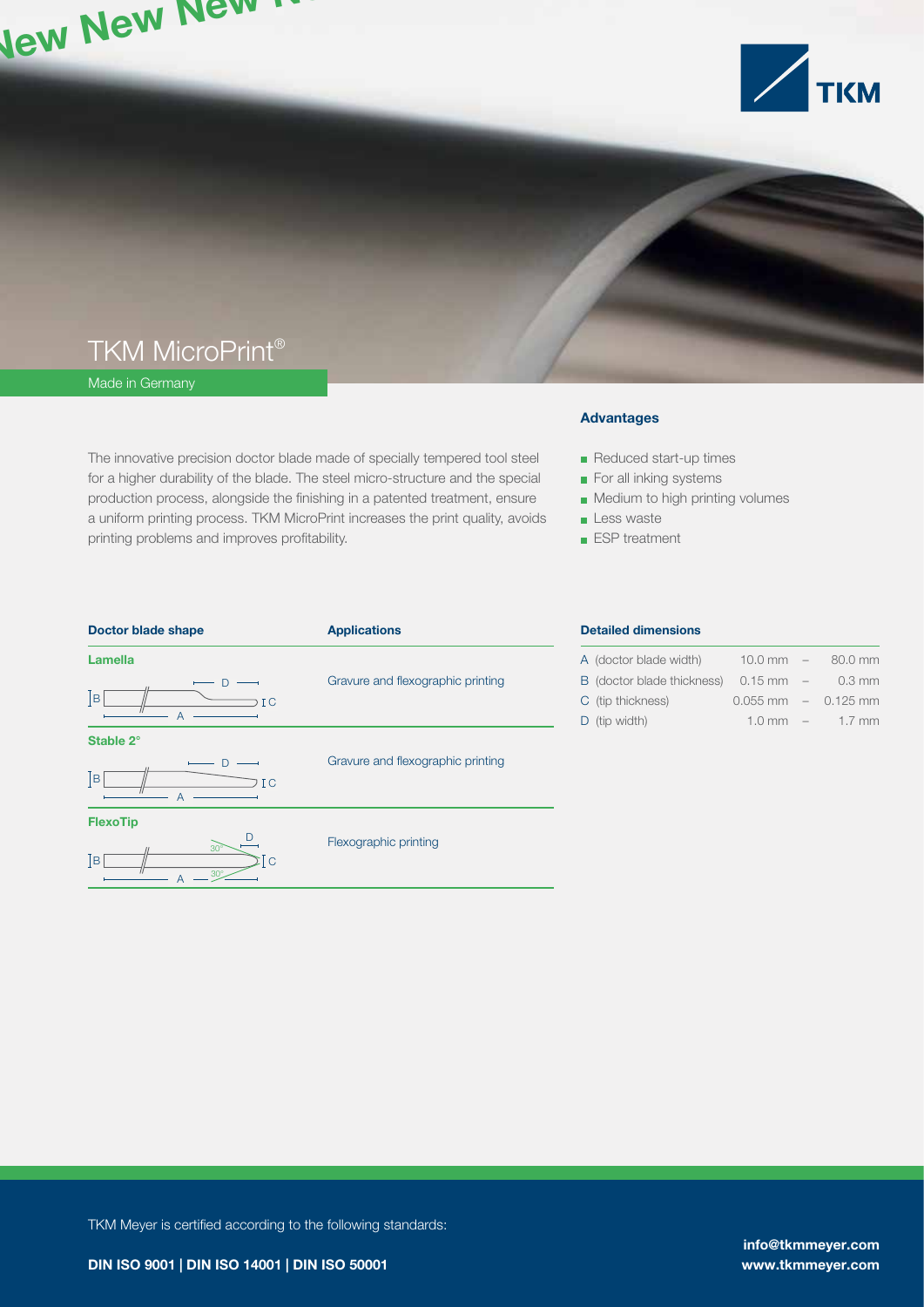

## TKM CeraPrint®

Made in Germany

The ceramic particle coated doctor blade has an outstanding durability and reliability attributes.

Due to the latest coating technologies, TKM Meyer is able to apply an extremely homogeneous layer structure onto the blade surface. This provides TKM CeraPrint exact coating parameters for you to achieve consistent and reproducible printing results even on difficult printing jobs.

This new, highly wear-resistant coating avoids corrections of the blade angle and blade pressure during the printing process, resulting in significantly higher durability of the doctor blade and print cylinder.

#### Advantages

- **State-of-the-art coating technology**
- Reduces hazing and streaking
- Reduces machine downtimes
- High doctor blade durability at low blade pressure
- **Avoids waste**
- Suitable for medium and large printing jobs
- highly reliable and reproducible printing results even at gradients and halftones
- **Suitable for all inking systems**
- Safety for the operator during the entire printing process



#### Detailed dimensions

| A (doctor blade width)     | $10.0 \text{ mm}$ – |        | 60.0 mm  |
|----------------------------|---------------------|--------|----------|
| B (doctor blade thickness) | $0.15$ mm           | $ \,$  | $0.3$ mm |
| C (tip thickness)          | $0.055$ mm          | $-$    | $1.5$ mm |
| $D$ (tip width)            | $1.0$ mm            | $\sim$ | $1.7$ mm |

TKM Meyer is certified according to the following standards: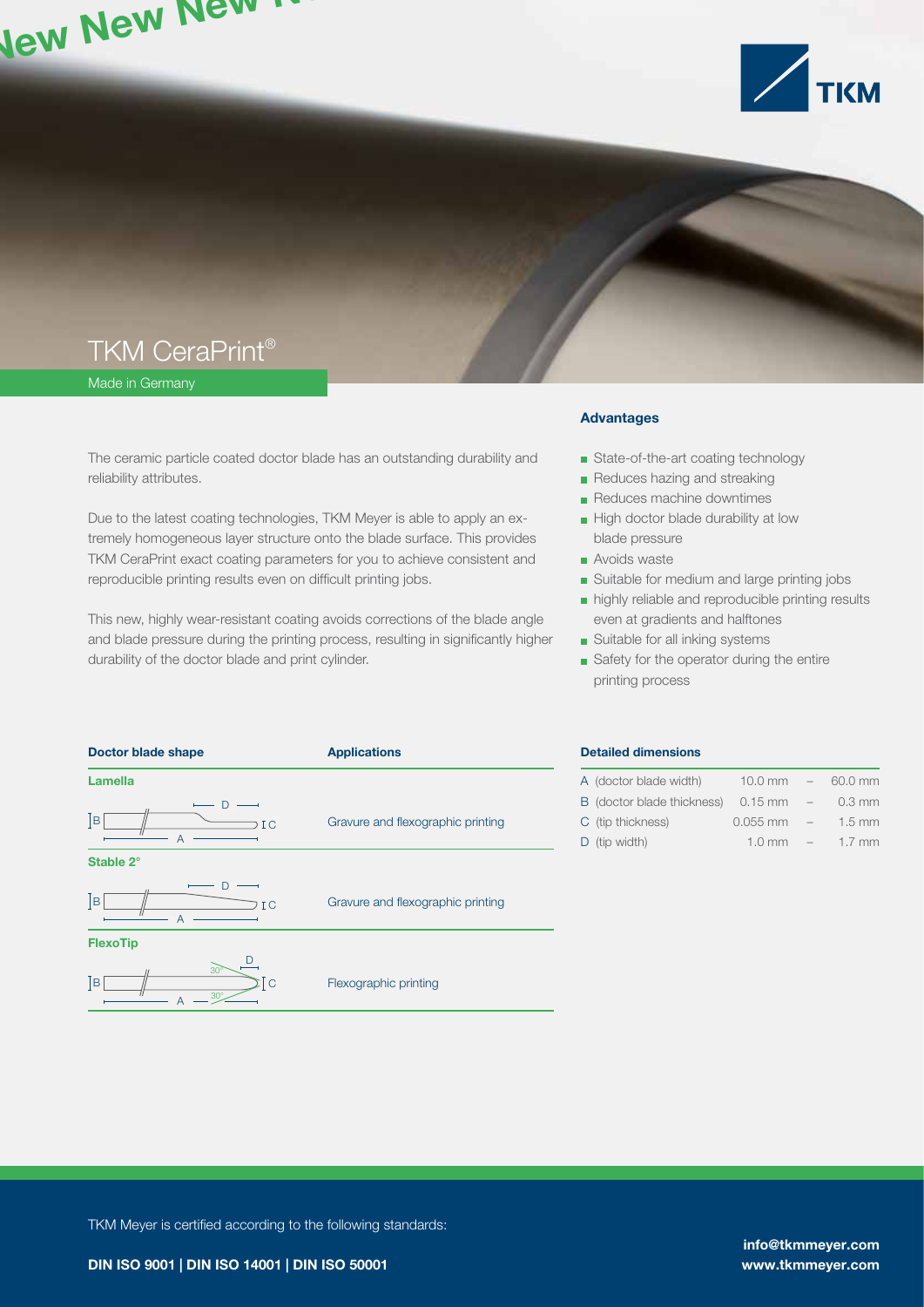

## TKM DuroBlade®

Made in Germany

DuroBlade is the optimal solution for highly abrasive inking, varnishing and coating systems in flexographic printing. The doctor blade wears down uniformly and cleanly achieving the highest durability. Due to the extremely low wear during the production process, DuroBlade is also the first choice for abrasive coating systems, guaranteeing consistently high-precision coating and ink thicknesses.

The patented coating ensures uniform print quality with a very low dot gain. DuroBlade has a corrosion-resistant NiroPrint (stainless steel) core which is gentle to anilox rolls and chrome cylinders.

TKM DuroBlades are also available from now on in the **TKM DuroBlade HL** version for the use of anilox rollers with low cell volumes and full-surface engraved chrome cylinders.

#### Advantages

- Reduces the number of blade changes
- **Extremely high durability**
- Reduction of the friction coefficient through lower blade pressure
- Reduces printing costs
- Specially suitable for abrasive inking, varnishing and coating systems
- **Avoids scoring lines**
- Is gentle to cylinder surfaces
- Allows consistently ultra-precise coating thicknesses

#### Detailed dimensions

- A (doctor blade width) 10.0 mm – 80.0 mm
- B (doctor blade thickness) 0.2 mm 0.305 mm –

TKM Meyer is certified according to the following standards:

DIN ISO 9001 | DIN ISO 14001 | DIN ISO 50001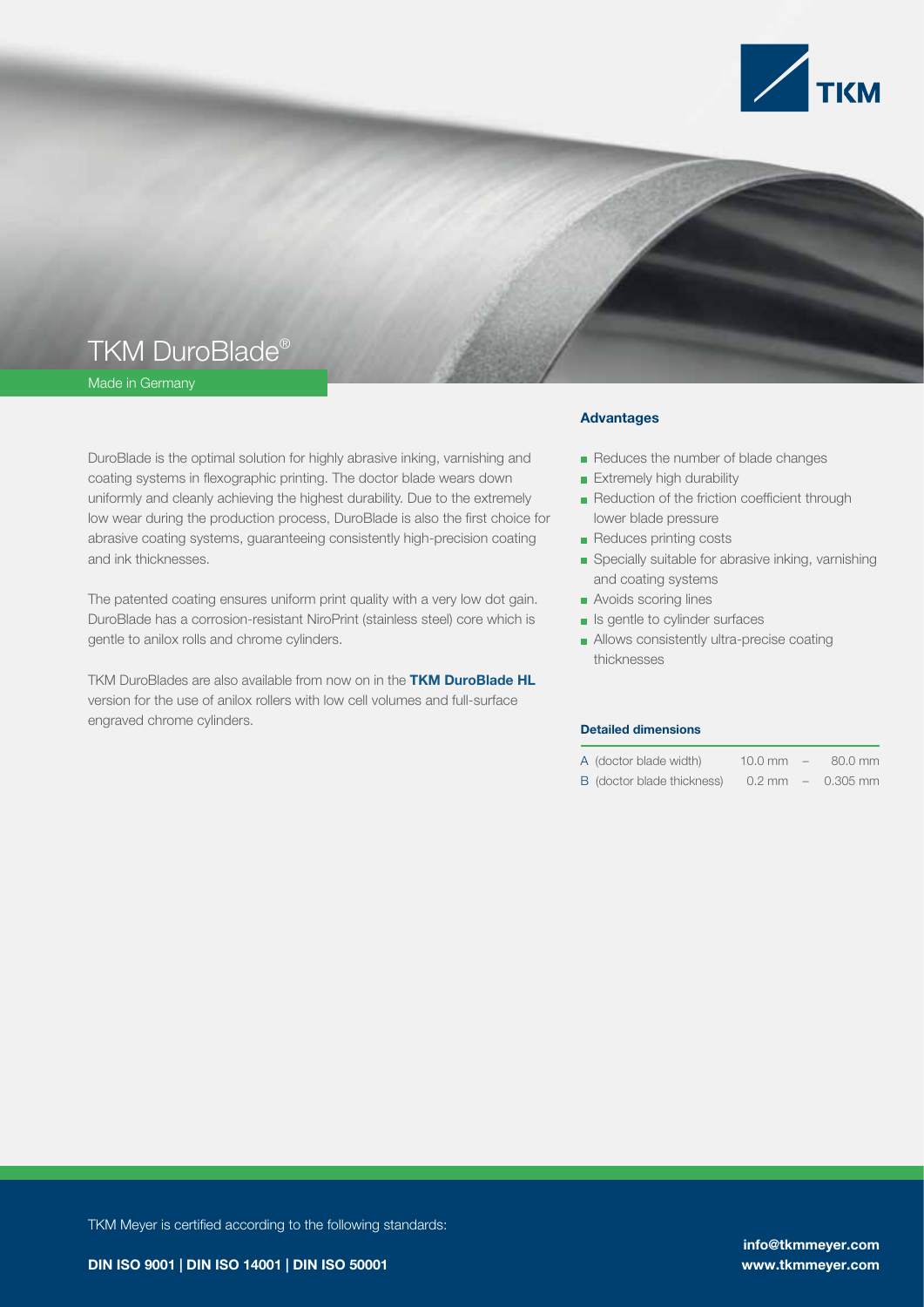

## TKM DuroBlade® HL

Made in Germany

TKM DuroBlade HL has been specially designed for the rigorous requirements of printing with all regular ink types, as well as for the use on common coating and ink systems.

Due to a new coating technology, we are able to achieve an extremely fine-textured coating layer micro-structure. The result is an outstanding surface quality of the coating, leading to streak-free doctoring with insignificant bedding-in times. Excellent printing results can be expected with TKM DuroBlade HL specially on high-density screen anilox rollers in combination with low cell volume.

### Advantages

- No bedding-in time during the start-up phase
- **Extremely high quality of the surface**
- $\blacksquare$  Ideal for anilox rollers with low cell volumes
- No dot gain during the entire print job
- **very uniform printing quality**

#### Detailed dimensions

| A (doctor blade width) | $10.0$ mm | 80.0 mm |
|------------------------|-----------|---------|
|                        |           |         |

B (doctor blade thickness) 0.152 mm 0.305 mm –

TKM Meyer is certified according to the following standards: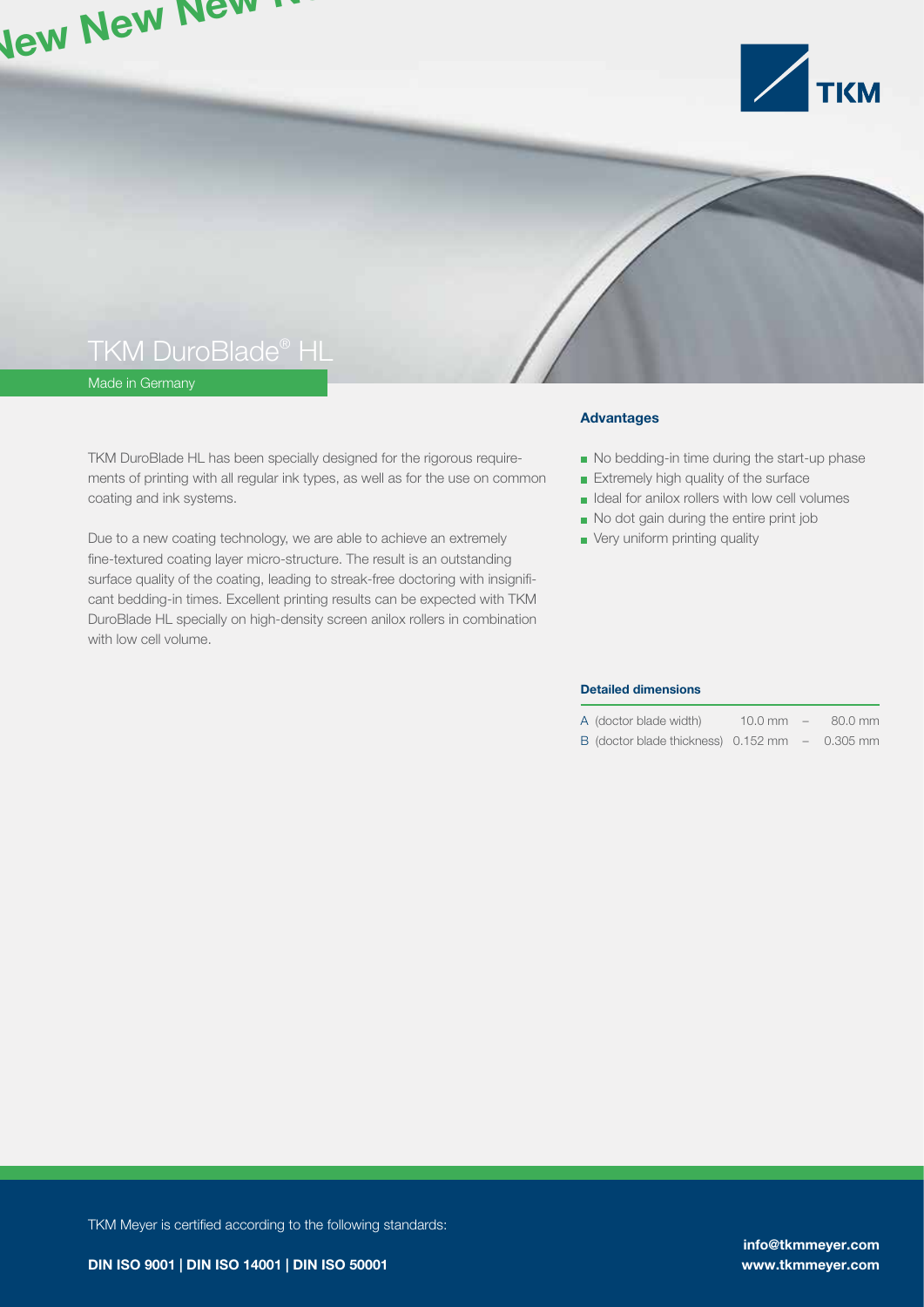

## TKM NiroPrint®

Made in Germany

The corrosion-resistant doctor blade is the optimal solution for all aggressive or water-based printing systems. TKM NiroPrint prevents any corrosion on the doctor blade, even in the critical contact zone. TKM Meyer owes its leading market position in water-based flexographic printing partially to the corrosionresistant steel grade used. NiroPrint is also used in different tip varieties – besides flexographic printing, primarily in varnishing units and therefore, in offset printing.

We, of course, supply back-up blades suitable for our high-performance doctor blades and your individual applications.

#### Advantages

- Corrosion-resistant
- For extreme pH values
- For water-based systems
- For all abrasive and aggressive systems
- Also suitable for decorative printing
- Good, clean doctoring
- Burr-free contact zone, which leads to quick bedding-in

| <b>Doctor blade shape</b>                    | <b>Applications</b>                          |
|----------------------------------------------|----------------------------------------------|
| <b>Lamella</b>                               |                                              |
| D<br> B <br>ΙC<br>A                          | Flexographic printing<br>and offset printing |
| Stable 2°                                    |                                              |
| D<br> B <br>I <sub>C</sub><br>$\overline{A}$ | Flexographic printing<br>and offset printing |
| <b>FlexoTip</b>                              |                                              |
| $30^\circ$<br> B <br>Tс<br>$30^\circ$        | Flexographic printing<br>and offset printing |
| <b>Back-up blade</b>                         |                                              |
| $\Box$<br>Tс<br>ĪВ<br>A                      | Flexographic printing<br>and offset printing |

#### Detailed dimensions

| A (doctor blade width)       |                      |  | $10.0$ mm $- 70.0$ mm                |  |  |
|------------------------------|----------------------|--|--------------------------------------|--|--|
| B (doctor blade thickness)   | $0.1 \, \text{mm}$ – |  | 0.5 mm                               |  |  |
| C (tip thickness)            |                      |  | $0.055$ mm $-$ 0.125 mm <sup>*</sup> |  |  |
| $D$ (tip width)              |                      |  | $1.0 \text{ mm}$ – $1.7 \text{ mm}$  |  |  |
| * Thicker tips also possible |                      |  |                                      |  |  |

TKM Meyer is certified according to the following standards:

info@tkmmeyer.com www.tkmmeyer.com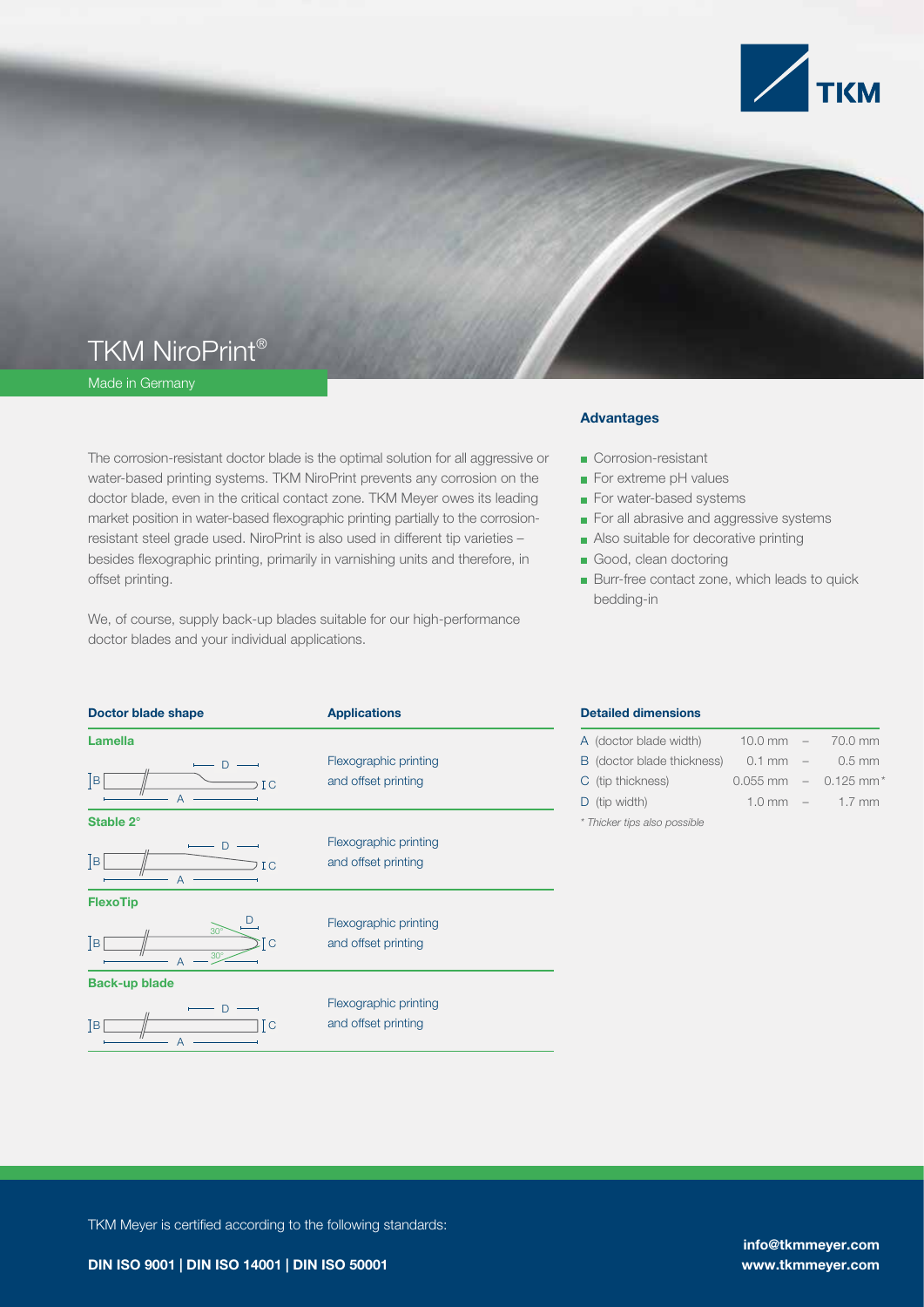

## TKM PolyPrint®

A

Made in Germany

TKM PolyPrint is used primarily with water-based inking and varnishing systems and as a containment blade in flexographic printing. The blade prevents cutting injuries and scoring lines, since no metallic particles accumulate in the inking system.

Given the wide variety of application requirements, we also offer TKM PolyPrint in other materials in addition to polyester, and in different tip shapes.

#### Advantages

Containment blades

- All water-based inking systems
- **Prevents injuries**
- **Avoids scoring lines**
- Customer-specific tips and shapes

| Doctor blade shape | <b>Applications</b>   | <b>Detailed dimensions</b> |                                            |          |  |
|--------------------|-----------------------|----------------------------|--------------------------------------------|----------|--|
| <b>Bevel</b>       |                       | A (doctor blade width)     | 10.0 mm<br>$\hspace{0.1mm}-\hspace{0.1mm}$ | 120.0 mm |  |
| ſв                 | Flexographic printing | B (doctor blade thickness) | $0.19$ mm $-1$                             | $0.5$ mm |  |
| <b>Straight</b>    | Flexographic printing |                            |                                            |          |  |
| ĪВ                 |                       |                            |                                            |          |  |